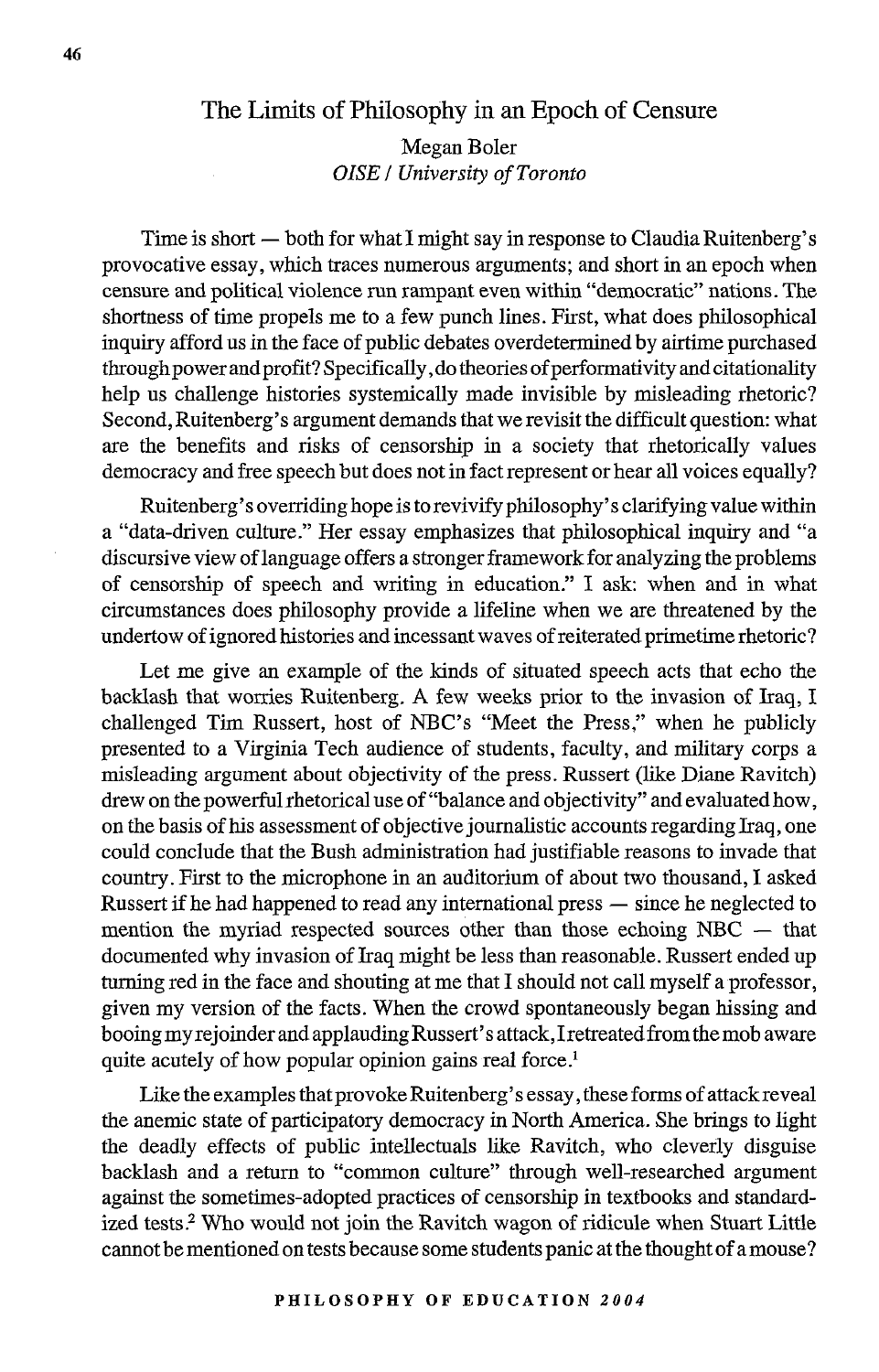## Megan **Boler**

Who does not become perplexed when fear of mice is equated with the anger of Lakota Sioux atMt. Rushmore representing a "National monument" on sacred land? By attacking this deceptively "simple" target of Bias and Sensitivity Guidelines, Ravitch gains sympathy. Yet these bias guidelines are a complex target, for while they do permit Ravitch to righteously claim moral highground against censorship, they distract us both from histories of language and representation, and Ravitch's own use of rhetoric.

What is the trouble with Ravitch, then? Ruitenberg suggests that the trouble is that "Ravitch' s claims are based on a representational conception of language. This view of language as neutral mirror and messenger does not do justice to the complex effects of language use and restrictions thereof."<sup>2</sup> However, after listening to on-air interviews; reading reviews that reveal the left and right both swayed by *The Language Police*; and after examining what Ravitch's book omits<sup>3</sup> — after all this, frankly I am troubled more by a public intellectual who leverages massive air-time with "accurate" but misleading arguments than I am byRavitch's lack ofreflectivity about poststructuralist discourse. <sup>4</sup>

Given these challenges, when and how does philosophical inquiry have political efficacy? Ruitenberg's central argument is that "the concept of performativity, as elaborated by J. L. Austin, Jacques Derrida, and Judith Butler, offers a nuanced way of understanding the force of linguistic acts, and the problems surrounding censorship." However, when I listen to Ravitch chumming it up with a conservative AM radio host about how ridiculous those feminists and multiculturalists are; and compare this with an interview onNPR's "FreshAir," in which Ravitch manages to tongue-tie journalist Terry Gross with her deceptive call for "transparency" of the censorship process and use of inflammatory rhetoric about how textbooks are censoring images of violence toward women in Islam, I am not convinced that it will further public understanding of power to invoke performativity or citationality as conceptual comebacks.

But, one will reply, to say philosophy does not lend itself to sound-byte culture does not undermine its value. Let us then ask: how can we deploy Ruitenberg's arguments within public counterspeech? If we accept, as Ruitenberg articulately argues, that discursive theories of language "acknowledge the meaning and force of what is linguistically absent as well as what is present, and allow for an analysis of the workings of power through language," then given the high-stakes debates regarding whose stories get told in curricula, it seems urgent not only to philosophize but to use the theories Ruitenberg embraces to mobilize what Butler calls "counter speech, " talking back," forms of "critical response" which are the only possible benefit of reacting to injurious language.<sup>5</sup> It is worth noting that at a recent plenary on the "State of War," Judith Butler has shifted her analyses of language away from her classic worries about the "sovereign subject" and interrogates how the agency required to assume the status of sovereign speaking subject is revoked both by the Patriot Act and by threats of being called "traitor, collaborator, terrorist, postmodernist, infantile, leftist, hippy, sympathizer."<sup>6</sup> Ruitenberg points to the need to address histories and language toward the end of the essay, where she writes: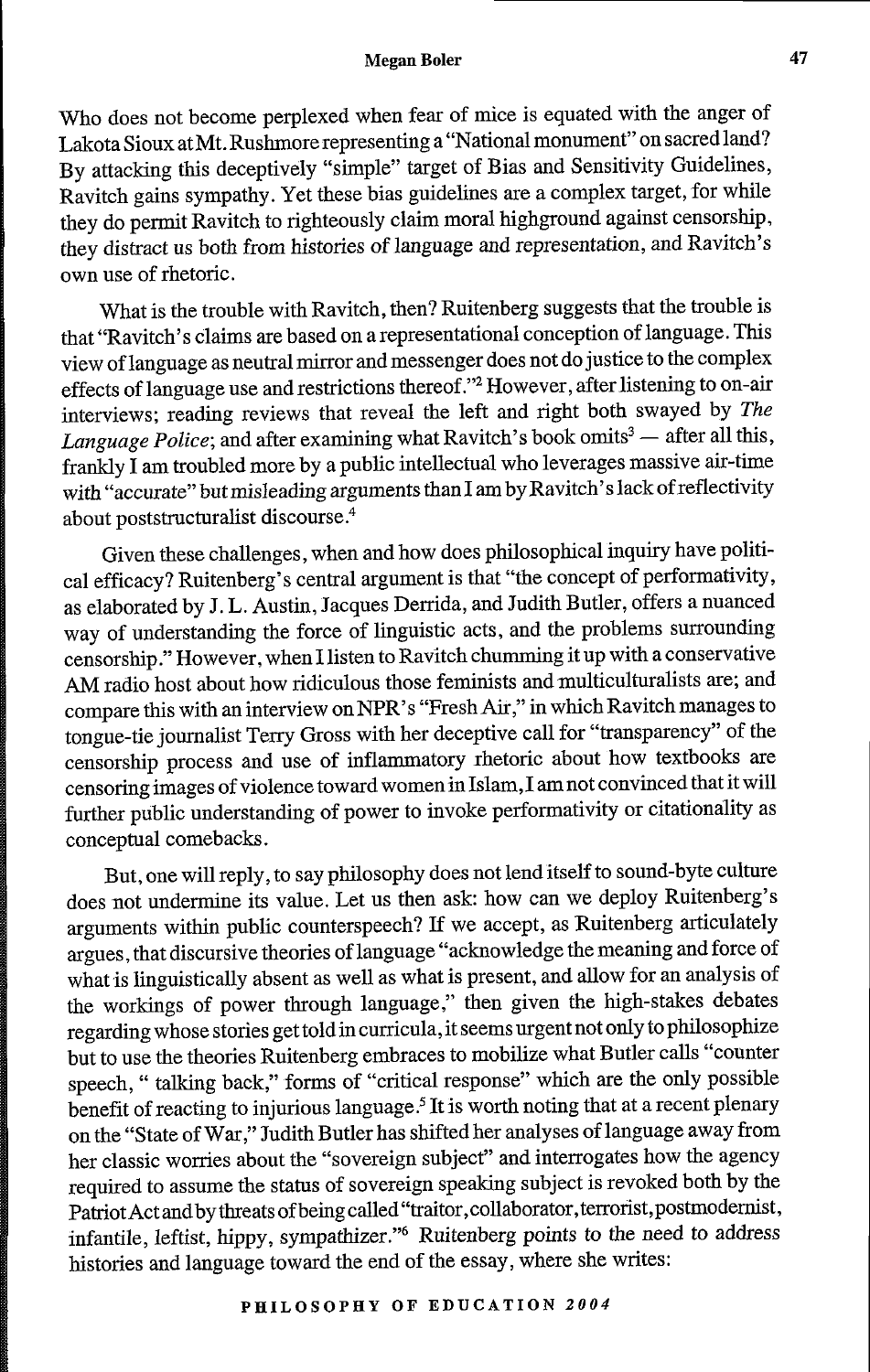Although herself a historian, Ravitch does not address the importance of teaching students linguistic and philosophical history, the history of words, expressions, concepts, and ideas. If students are taught the historical traces that language carries, and its possibilities for change, language can be used more thoughtfully and, if desired, attempts at resignification can be made.

Here I would push philosophy to enter public debate more forcefully. Rather than a passively constructed hope that "If students are taught the historical traces that language carries... then if desired, attempts at resignification can be made," we have an opportunity to "embed" poststructural conceptions of language into public debate.7 In this instance, we might assert, "Yes,Dr. Ravitch, democracy requires that the processes of representing histories and cultural truths be made transparent and visible. Your argument draws our attention to how values and images are shaped though sensitivity guidelines, and pushes us to ask, who gets to control these processes of cultural storytelling? But taking your points further, should we not ask: what *other* processes of censorship and cultural hijacking are taking place through curricular control, practices of standardized testing, segregation, and unequal school funding and tracking? Surely you would have to admit that the historical forces that shape the 'hidden curricula' of schools and textbooks are at least as influential as the sensitivity guidelines you profit from critiquing?"

If we analyze the performative context of Ravitch's claims and the historical traces of her words, one can identify that Ravitch's rhetorical appeal against "statewide textbook adoption" appears to criticize the textbook company stranglehold, but in fact Ravitch's interest in returning curricula to "local control" promises a slippery slope to creationism. In sum, Ruitenberg's analysis at least in the context of this paper points us toward an important critique of the dangers of viewing language as a neutral mirror, but does not fully develop a discussion of how poststructural analyses might foster public critiques of misleading rhetoric.

Let me now turn more briefly to the thorny dilemmas of censorship. Ruitenberg writes,

In questions of censorship and the protection of academic freedom, the question of power cannot be ignored. Censorship is a term typically used when those with more power (e.g., the state) restrict the language used by those who are less powerful.

Here Ruitenberg offers the examples of the SAFS email, which she notes exemplifies the neo-conservative accusation that "academic freedom is being threatened by teachers and professors who are silencing powerless students."<sup>8</sup> Ruitenberg analyzes the imbalanced rhetorical positioning of state power vs. relatively powerless teachers and students, and draws on Herbert Kohls' point that "the academicfreedom issue these days is being used to mask the desire of neoconservatives to exert control over ideas at the university."9Those in power, Ruitenberg aptly argues, use the accusation that the powerless are "practicing censorship" to silence unpopular dissent.

Ruitenberg brings us to the heart of the matter: In democracies that function as oligarchies, free speech and democracy are ideals toward which we strive, but are not realized within the daily reiterations of prevailing political and corporate interests. The dilemma is this: On the one hand, given the fact that democracies not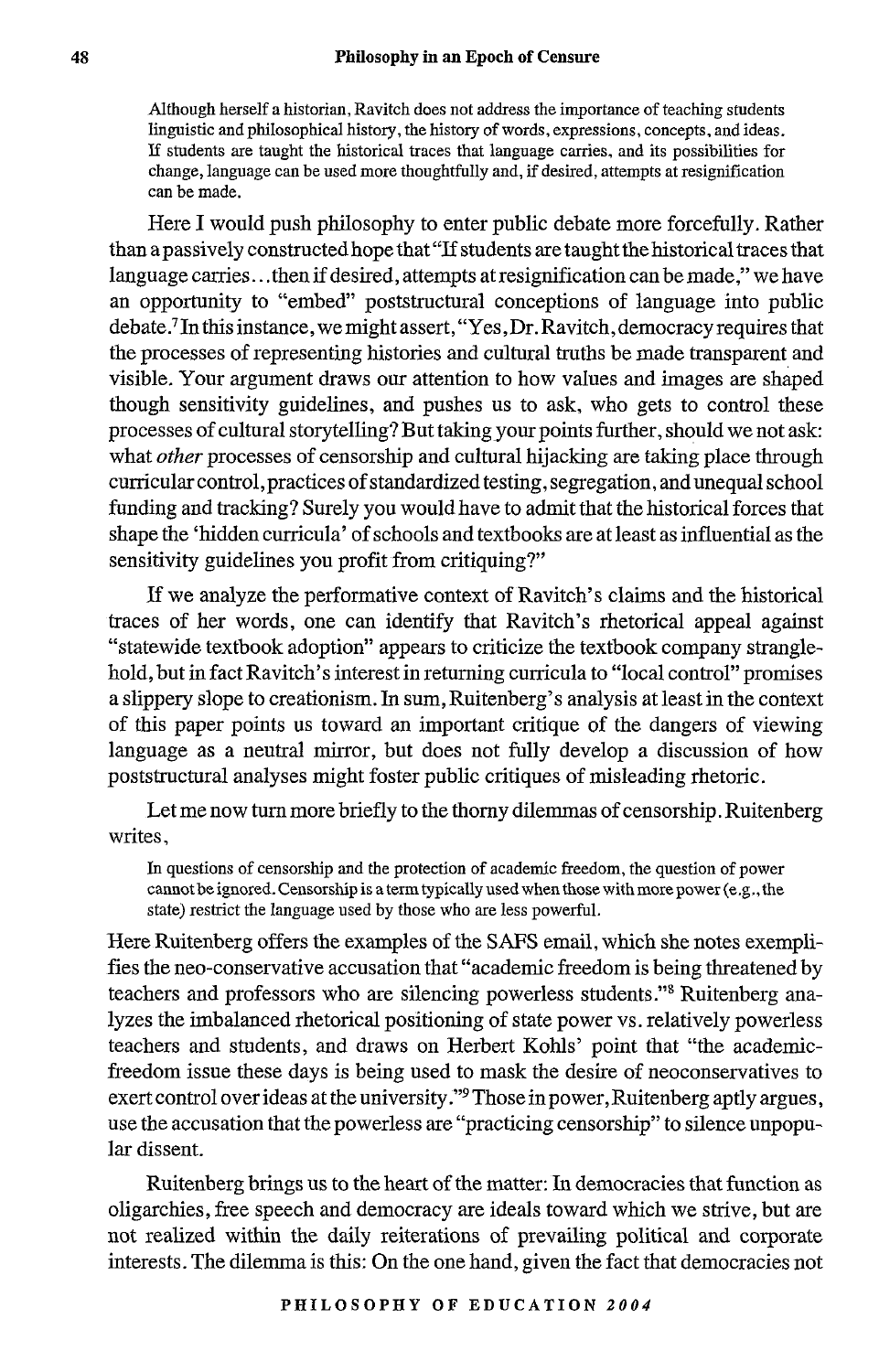## Megan **Boler**

only do not represent those whom they are designed to serve but actively work to silence many interests, it is understandable that one might wish to give privileged status to views that cannot afford thirty seconds on primetime, views not represented in congressional debates, and views not systematically addressed in compulsory curricula. Silencing of dissent is real, and those with power have policed the public sphere of debate especially since 9/11. Yet ironically, this silencing puts into sharp relief the necessity of upholding principles of "free speech," even in the face of increased hate speech and violence. Recent events have made me rethink the implications of what I have called "affirmative action pedagogy," and force me to accept the "damned if you do or don't" bind of democracy.<sup>10</sup> Despite the fact that democracy is not currently realized in the re-citation of corporate airtime, despite the fact that free speech does not ensure that all are free to speak, I am afraid it is all we have. Censorship is a slippery slope largely because attempts to use it strategically for "affirmative action" purposes backfire and, as Ruitenberg shows, are used to penalize and silence dissent.

Ruitenberg concludes that the "purpose of students and teachers coming together.. .is not to vent opinions, but rather to examine them. Freedom of inquiry is not the same as freedom of expression, and education is not a soap box." Her call for inquiry pushes us towards what Wendy Brown sees as a polis based in the "hard work of undertaking the pleasures of public argument. . .to assume responsibility for our situations."" Perhaps optimistically we can recognize that the performative iterations that so trouble Ruitenberg provide, in our re-citation, an opportunity to examine the historical exclusions that give these words their force. "Checking my language ," I think I mean: public discussion of the misleading rhetoric of those who control the airwaves, may enable us to examine how these purchased repetitions cause harm.

But to conclude with a related spin on the matter,I worry about the valuable time and energy colleagues and I spend reacting to neo-conservative agendas. Perhaps the most urgent question regarding representation is: how might we ourselves, as philosophers of education, adopt proactive rather than reactive stances, and move the conversation beyond backlash to instead set the terms of public debate?<sup>12</sup>

<sup>1.</sup> This instance of censure exemplifies worries Judith Butler expressed at a recent plenary session on the "State of War" at the American Studies Association in October 2003. Analyzing Patriot Act 3, Butler described the catch-22 in which a contemporary sovereign subject of the state necessarily finds herself. To be a subject with agency  $-$  to embody the meanings of what it would mean to be responsible  $$ requires that one be able to speak. In a climate of backlash to academic freedom, citizenship is being revoked on the basis of new state legislation and penalization for speaking. As Butler argues, multiple appellations such as "traitor, collaborator, terrorist, postmodernist, infantile, leftist, hippy, sympathizer" are names used to threaten those who might dissent with revocation of their agency as a subject.

<sup>2.</sup> This type of argument might be termed what Wendy Brown calls "reactionary foundationalism" that uses a form of "moral utilitarianism" to uphold particular cultural values ,Wendy Brown, *States ofInjuiry* (Princeton: Princeton University Press, 1995).

<sup>3.</sup> Ravitch's book, it is worth noting, neglects to mention James Loewen's far more useful text. *Lies My Teacher Told Me* (New York: Touchstone Books, 1996) in which he examines twelve U.S. history textbooks and analyzes the nationalist representations of history; Loewen's text provides a much deeper understanding of how cultural truths are constructed than does Ravitch's narrow focus on bias and sensitivity guidelines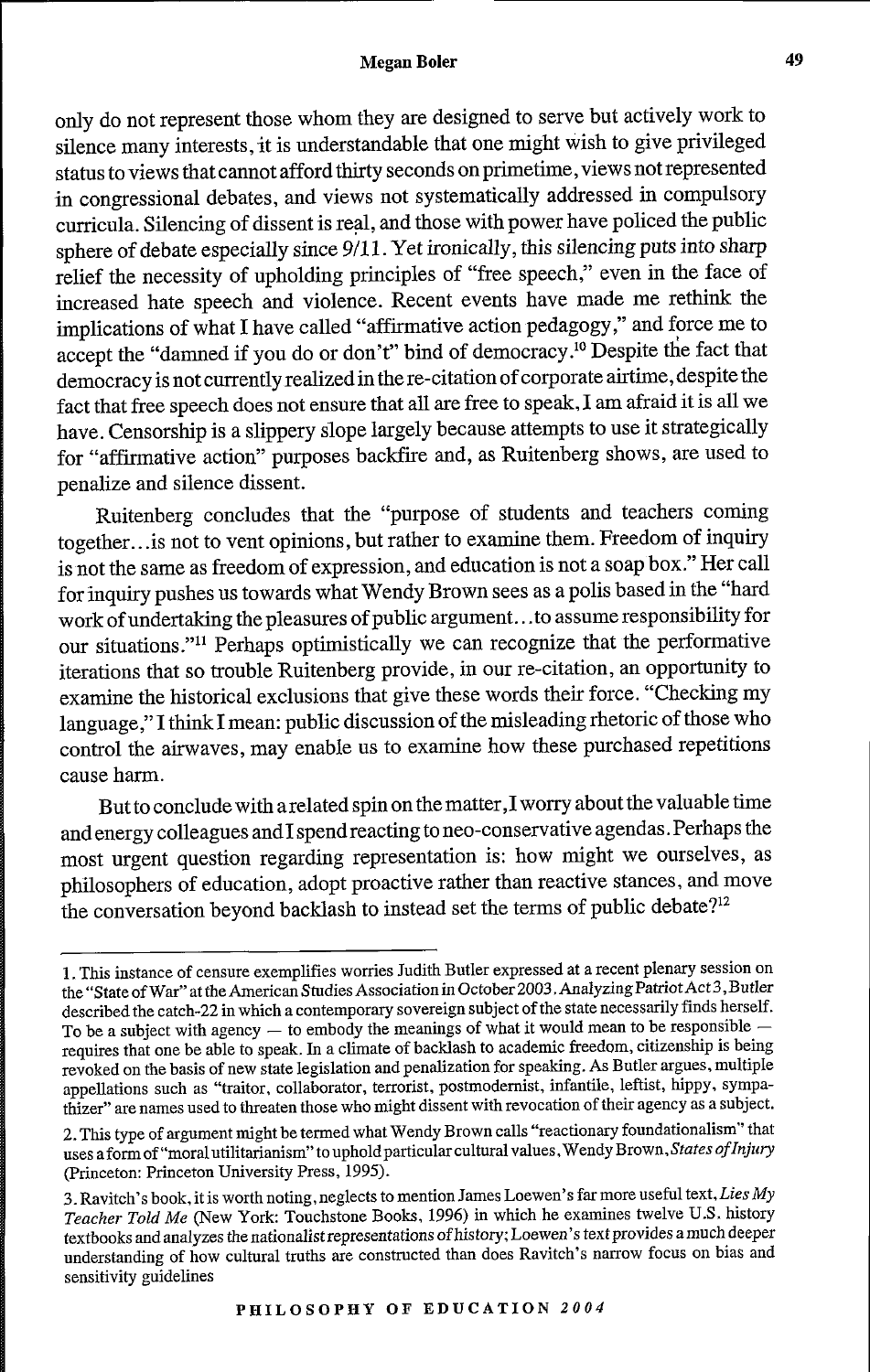4. This backlash is part of the larger cultural myth that schooling can and should be neutral. This myth of neutrality serves dominant forces well: those who explicitly discuss political inequality and injustice are accused of indoctrination. Meanwhile, curricula that aligns with familiar thought and values is permitted the status of neutrality-a neutrality which relies on being naturalized and hence invisible.

5. See pp. 15 *ff.* in Judith Butler, *Excitable Speech* (New York: Routledge, 1997).

6. Judith Butler, "Plenary Session: The State of War," American Studies Association Annual Meeting, 18 October 2003.

7. Ravitch and the email from the Canadian Society for Academic Freedom represent the thorny dilemma of attacks on censorship that scapegoat unpopular groups. Such attacks mislead debate to focus on how relatively powerless groups have sought to redress inequality, perpetuate the myth that "common cultural values" are neutral, and neglect the larger issues of who has the power and funds to capture airtime, speech, and popular opinion

8. The email she cites is of course but one minor example of the kinds of penalization, silencing, and harassment of teachers and professors following September 11.

9. Kohl, "Uncommon Differences," 105.

10. Despite my remarks on the limits of philosophy, I can confess that part of what has swayed me on this point was a talk by a philosopher Professor Wayne Sumner here at University of Toronto in the fall of 2003. "Can Hate Speech be Free Speech?" in which Sumner offered a point by point utilitarian analysis which concludes  $-$  contrary to a position he held 10 years prior  $-$  that the benefits of censoring hate speech do not outweigh the costs.

11. Brown, *States of Injiry,* 59.

12. Special thanks to Trevor Norris and Jennifer Logue who read my response and offered valuable comments.